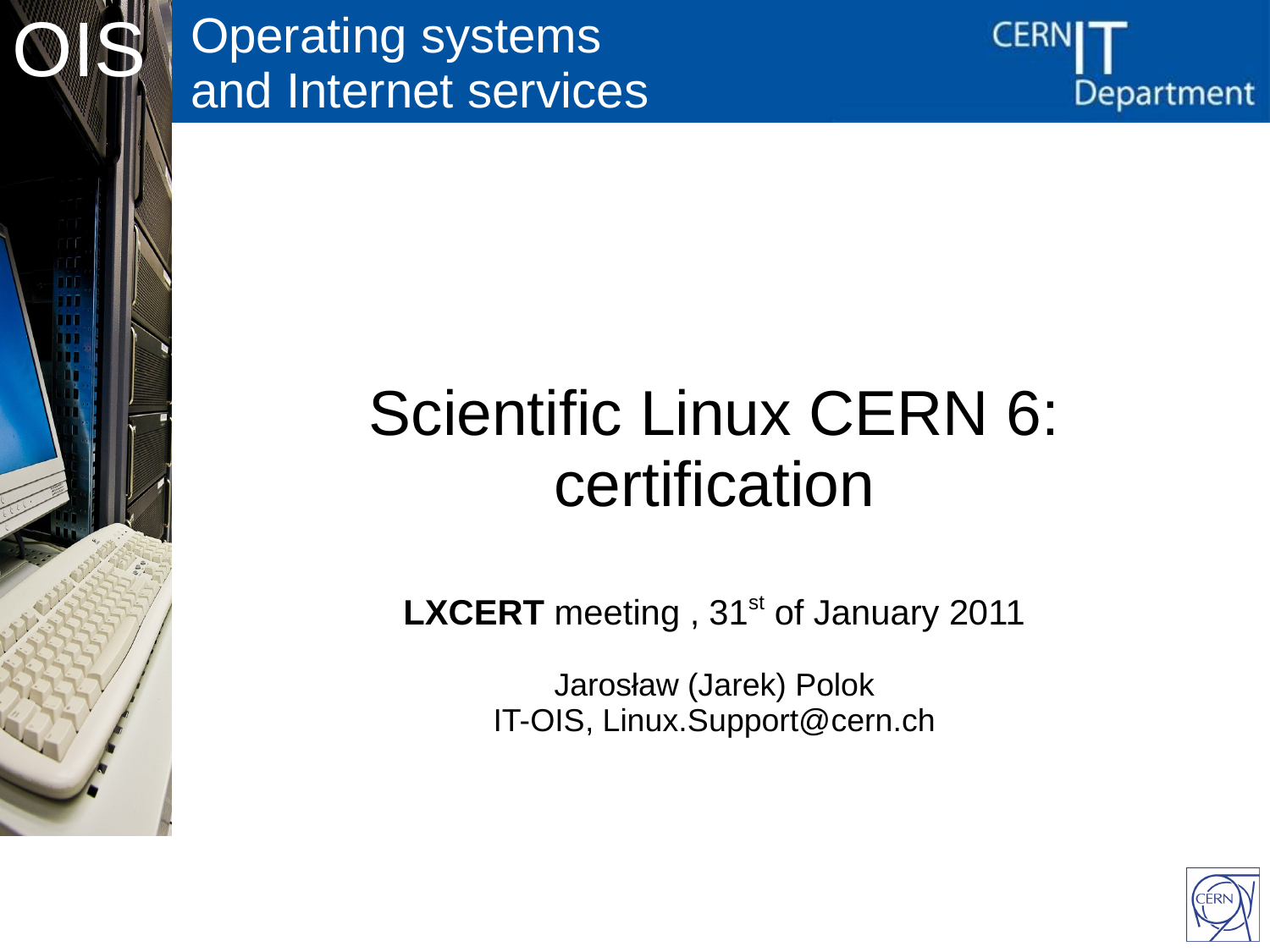### The role



- Linux Certification Committee:
	- Manage change.
	- Involve all (major) stakeholders.
	- Define environments.
	- Survey testing.
	- Provide feedback.
	- Coordinate.
	- Declare a Linux version as Certified:
		- Recommended and supported.
		- 'Fit' for production usage.

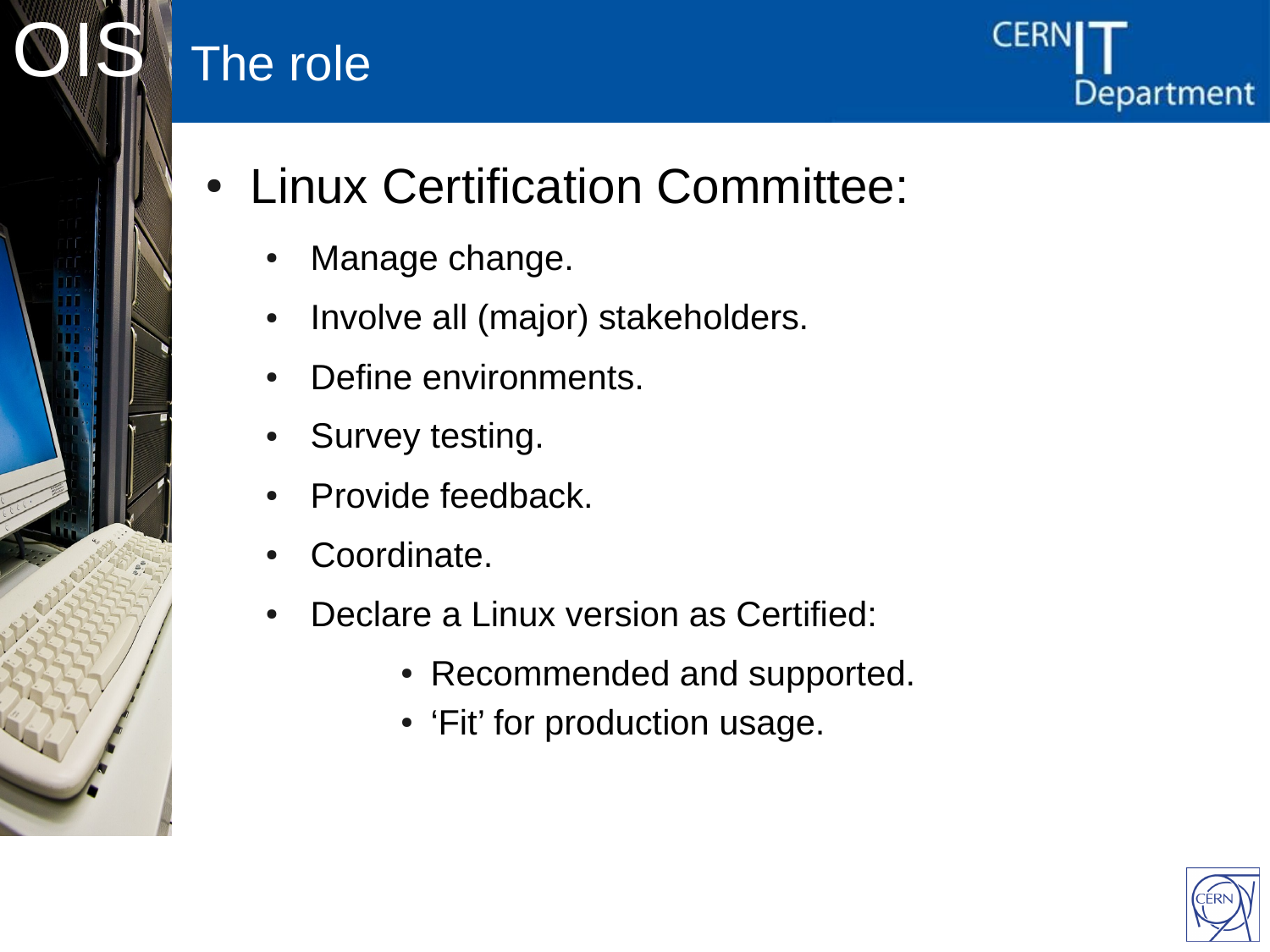#### The process

- Main CERN Linux user communities nominate representatives.
- Representatives define environments, making their dependencies/requirements explicit.
	- Committee ensures that conflicting requirements are resolved and resulting CERN Linux platform is as uniform as possible.
- Representatives monitor progress of dependencies, perform acceptance tests in their environments and report back issues.



**Department**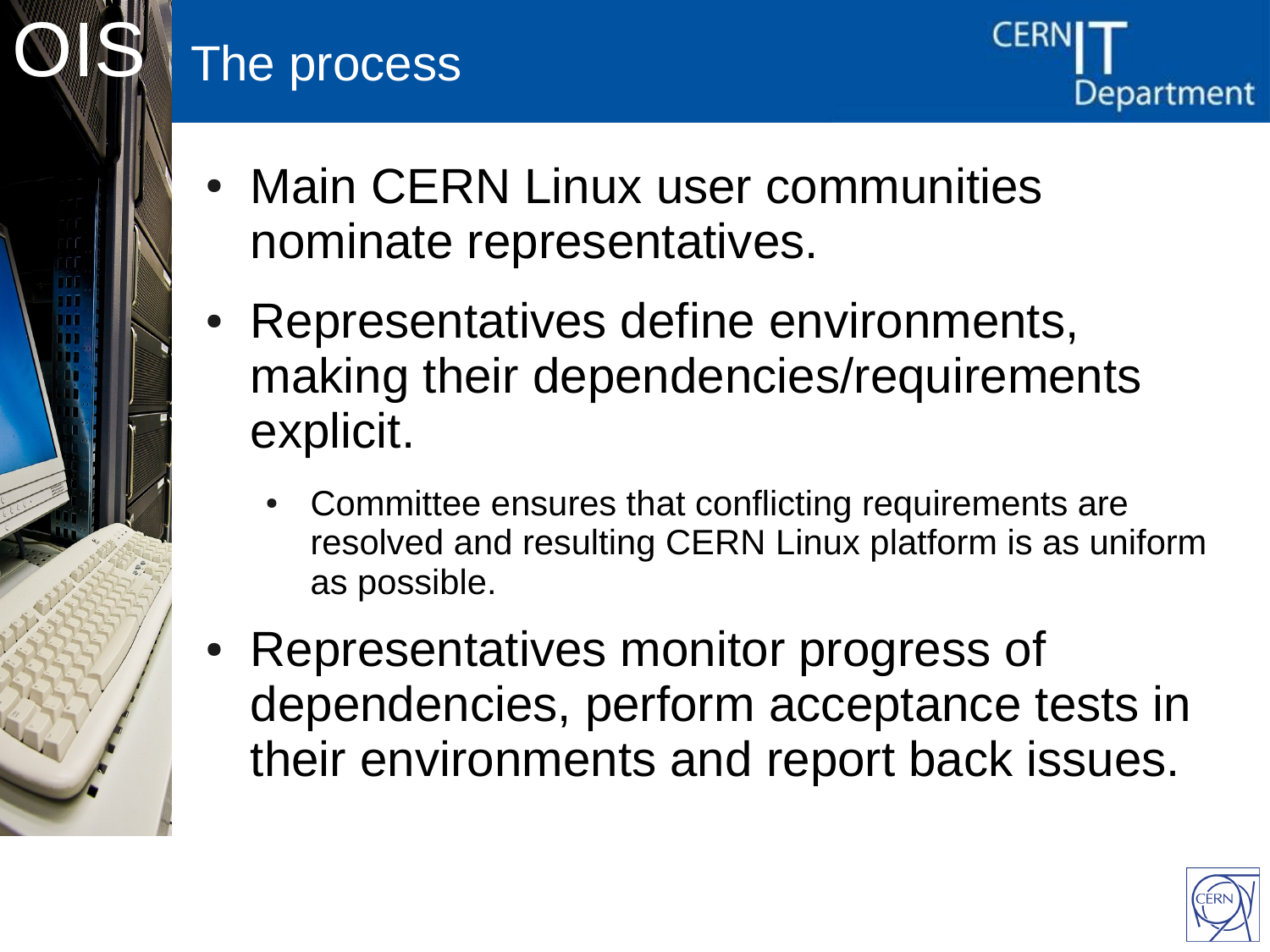#### The process cont'd.



- Once an environment passes acceptance tests it's certification is achieved.
- Once all environments are certified the certification is over.
	- Note: It may not be possible or useful to certify given environment or part of it: in such cases the Committee shall take a decision.

[Role/process have been described/defined during various 2001/2002 meetings.]

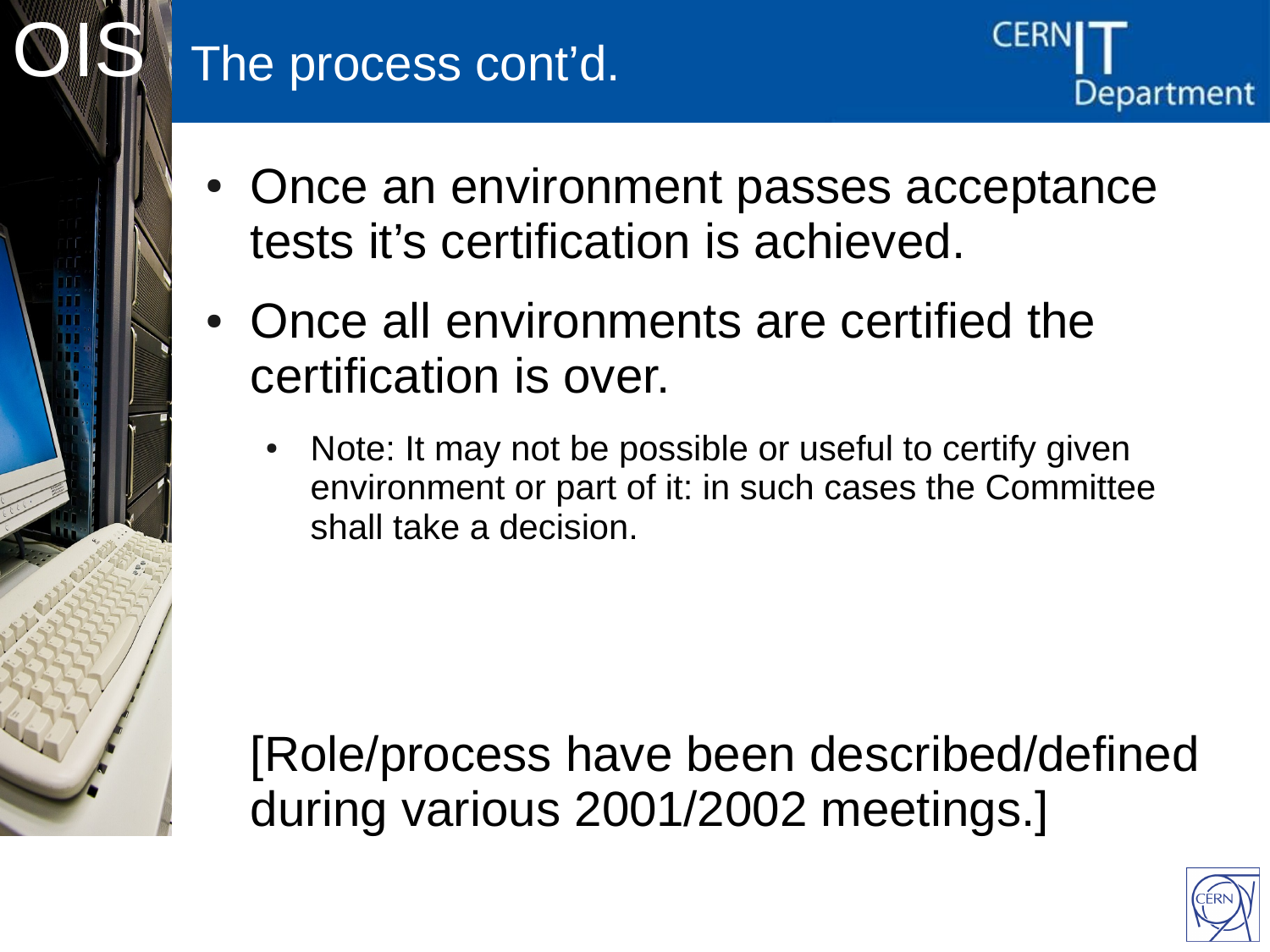

#### All works as expected ?

- Mostly yes:
	- SLC3 has been certified, then SLC4 then SLC5.
- But:
	- Perhaps we could improve the process?
		- By proposing a **Timeline** since the beginning ?
			- **Tentative**
			- **Adjustable**
		- By loosening a little the tight coupling between environments ?
			- Maybe we could distinguish 'certified for generic desktop/server' from 'certified for environment X' ?

CER

Department

• Could be useful in the virtualization / clouds era ...

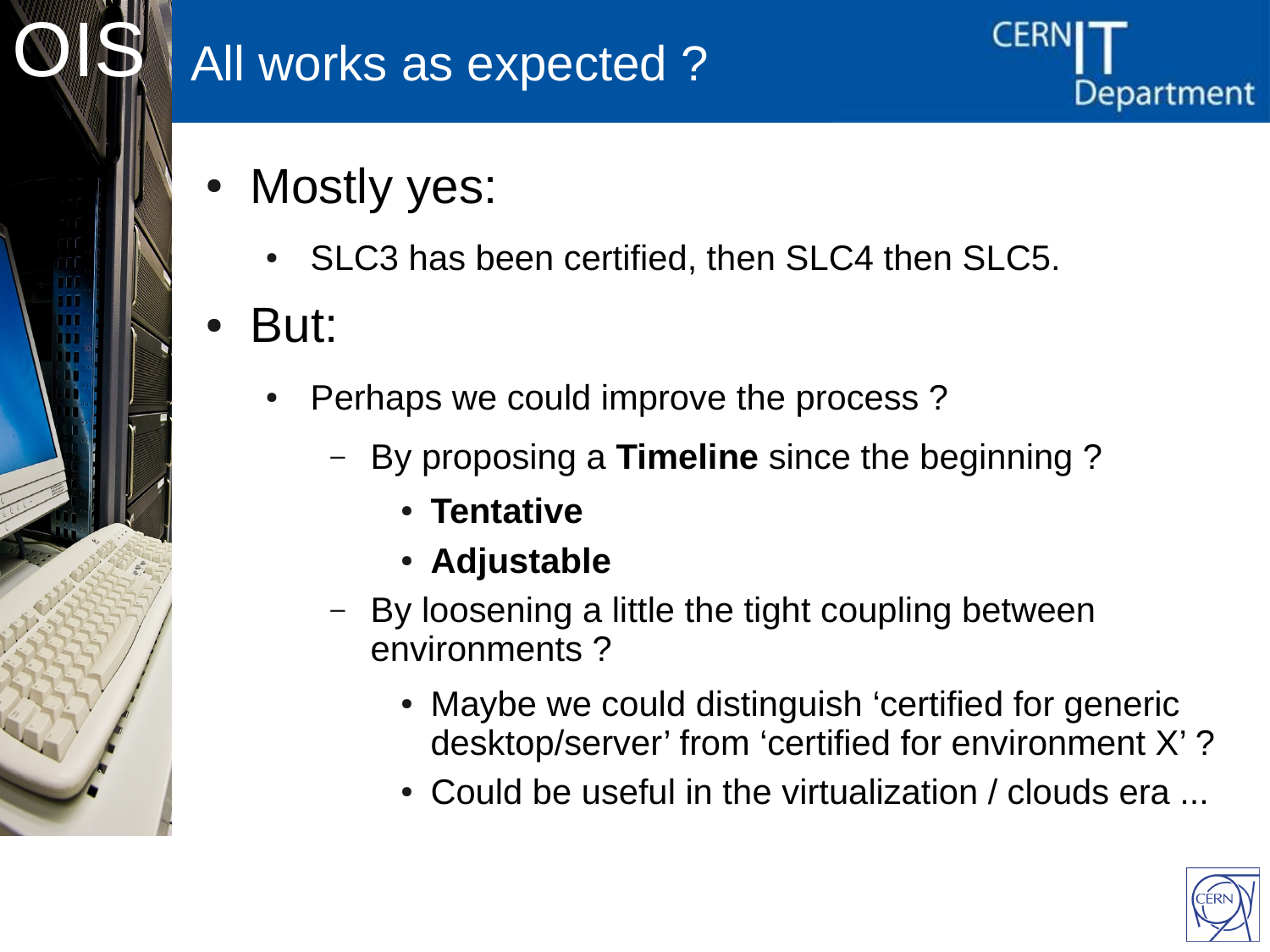#### **Scientific Linux CERN 6**



- Alpha/Test1: December 2010, Beta: in **February 2011**
- We  $-$  Linux Support  $-$  would like to:
	- Supply SLC6 production release certified at least for generic desktop/server usage in **June 2011**
	- Make SLC6 fully certified before **2011 end**.
		- Needed ?
			- $\bullet$  Avoid lock-in in too old version as with SLC4  $\ldots$
		- Realistic ?
			- Depends on **YOUR** planning and participation ...

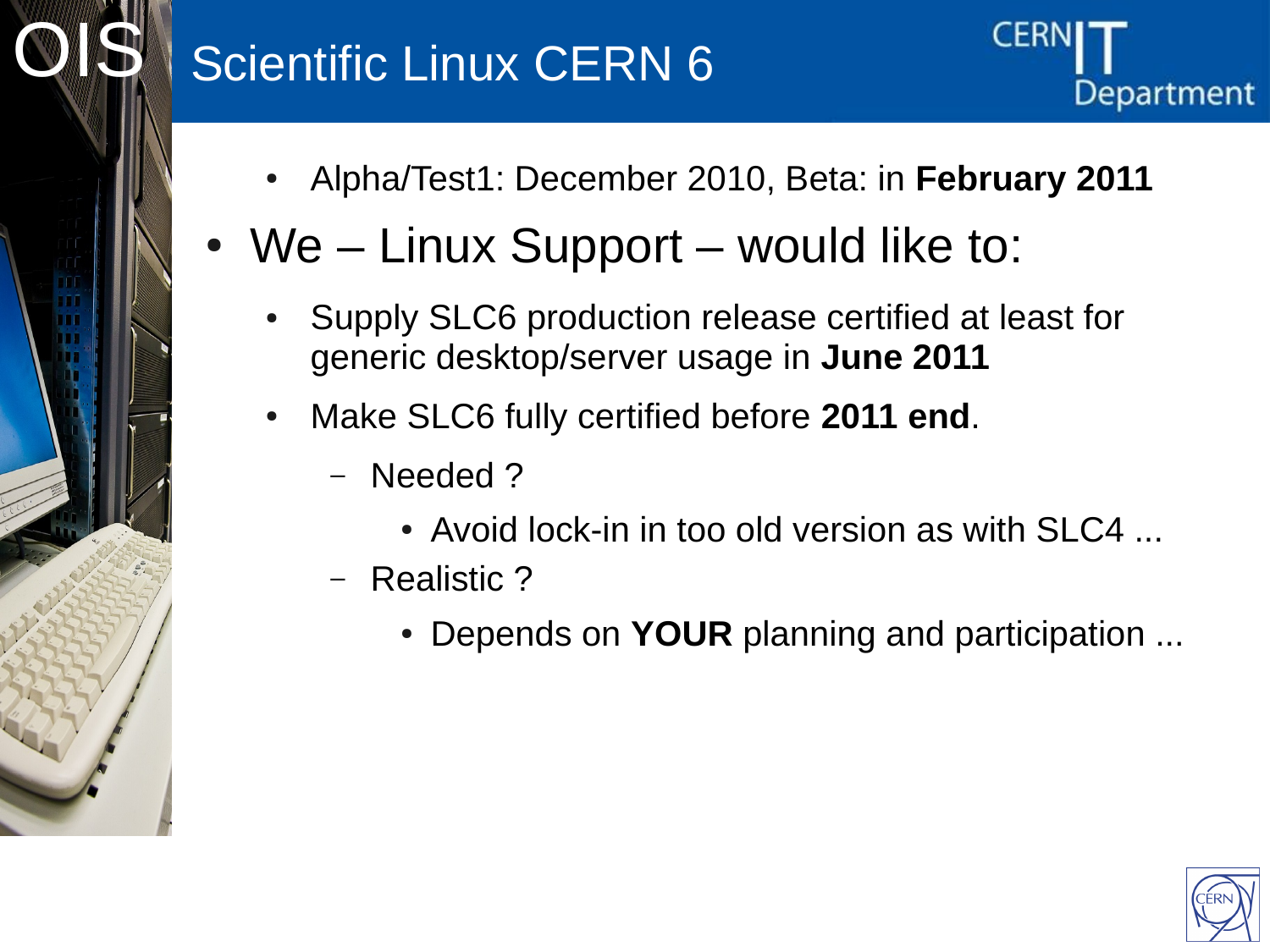

Have we started the previous certification round too late ?

- RHEL 5 was released in March 2007
- We certified SLC5 in January 2010
- SLC5 deployment will be complete by mid-2011 (\*)
- RHEL 6 was released in November 2010
- Will we certify SLC6 in 2011?
- Could SLC6 be fully deployed before mid-2013 ?  $(*)$

(\*) - not taking into account accelerator / experiment controls

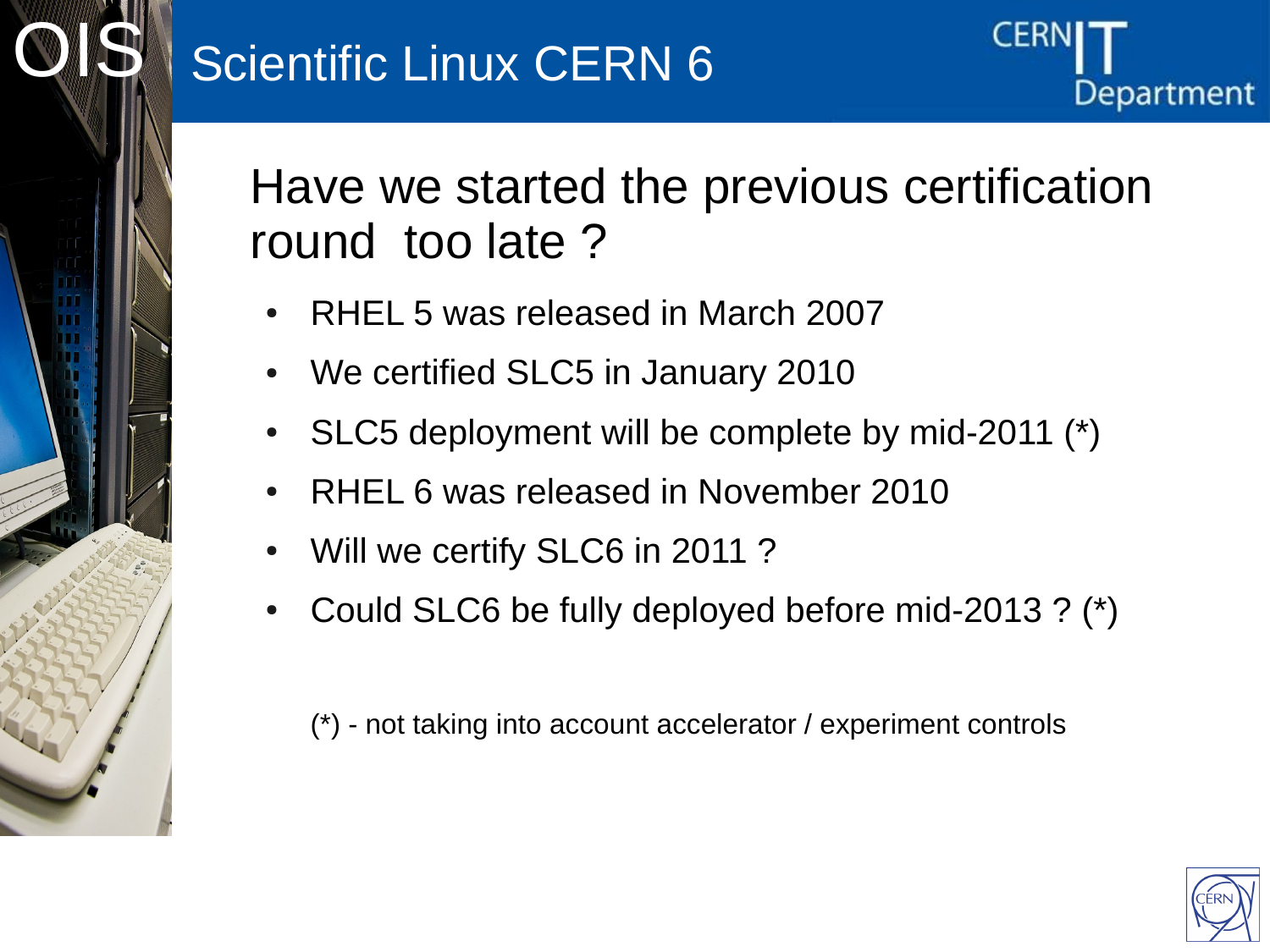#### Scientific Linux CERN 6



- Linux Support proposed/planned changes
	- Comparing to RHEL 6: **NONE** (if possible)
		- Of course: usual add-ons as for other SLC versions.
	- Comparing to SLC5:
		- More compact 'CERN recommended setup' avoiding unnecessary duplication of software (ie: multiple desktop environments installed by default).
		- Using more of external  $3<sup>rd</sup>$  party repositories and avoiding duplicating packages available from there.
		- Providing support for security-only updates as an option.
- Other changes: everything that changed between RHEL 5 and 6.

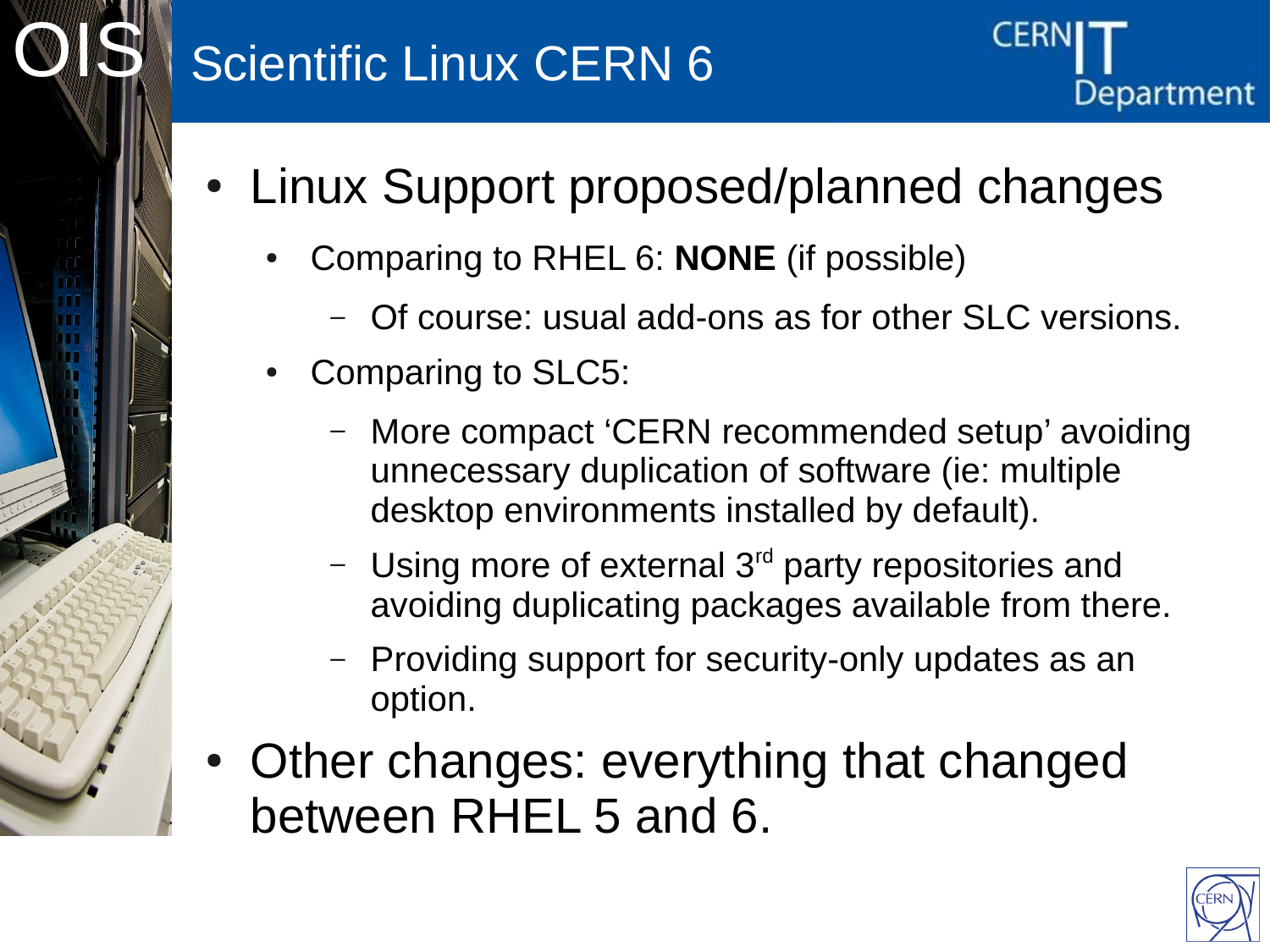

#### **Certification: Next steps**



CER

Department

- <http://cern.ch/linux/scientific6/cert/>
- .. and let Linux Support know !
- Communication channels:
	- [linux-certification-coordination@cern.ch](mailto:linux-certification-coordination@cern.ch)
		- Committee members only, self-subscription closed.
			- Note: content (archives) is public.
	- [linux-certification@cern.ch](mailto:linux-certification@cern.ch)
		- Public list for discussion: everybody interested in certification can subscribe.